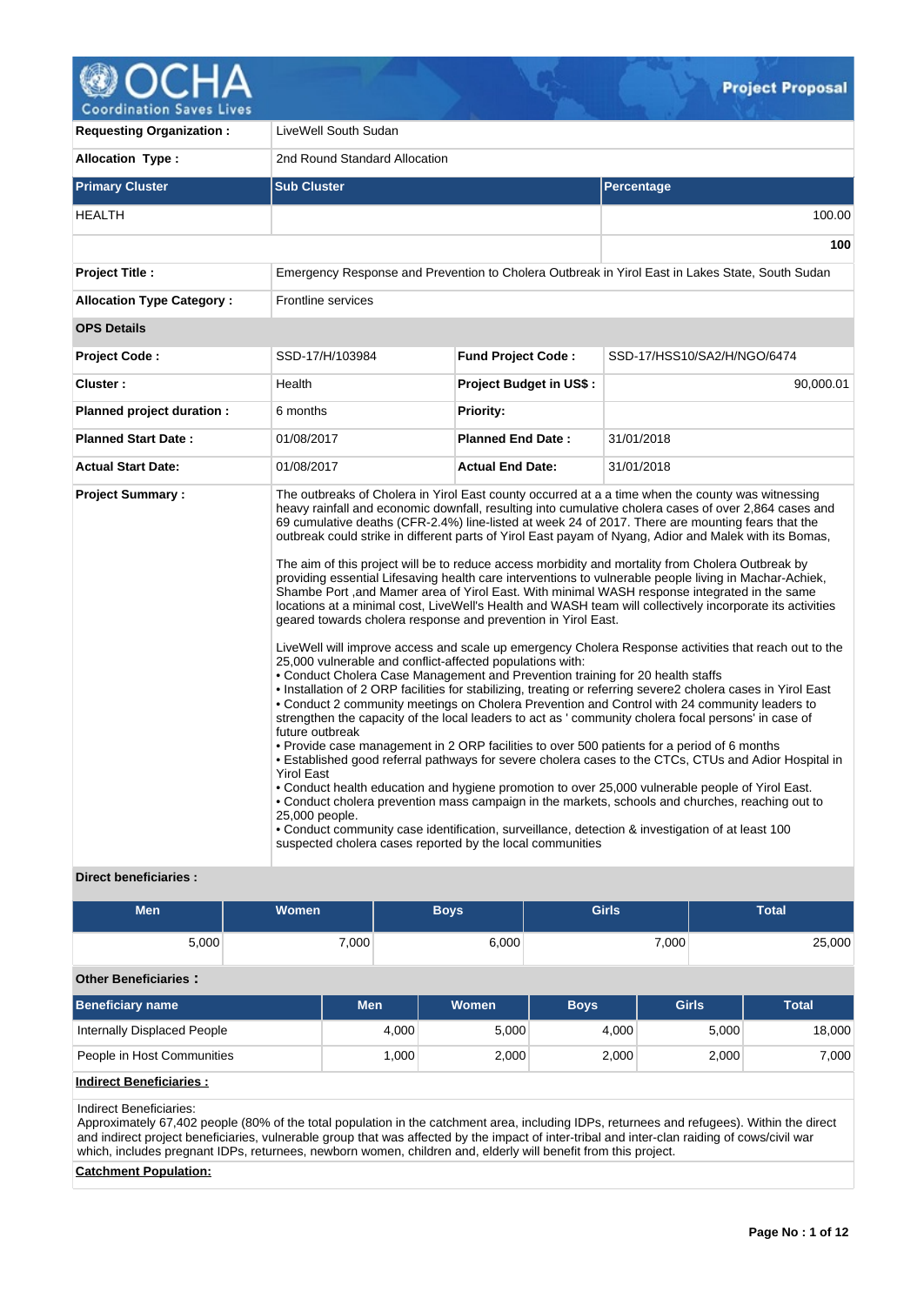Lakes State has an estimated population of over 700,000 people according to 2008 Sudan National Census conducted in 2008 (males form 52.6% and female 47.4%), approximately 68,000 lives in Yirol East, and 25,000 IDPs/returnees that comprise of 3 payams namely; Nyang, Malek, and Adior.

## **Link with allocation strategy :**

In accordance with the Health Cluster's strategy, LiveWell South Sudan will work to reduced morbidity and mortality from cholera outbreak through integrated lifesaving health care response and prevention activities to improve access and scale up responses to essential healthcare focusing on clinical case management of cholera and other Acute Watery Diarrheal (AWDs) by reinforcing gains made during the previous cholera interventions in order to reduce the morbidity and mortality from the disease. Our main goal is to Prevent, detect and respond to epidemic prone disease outbreaks in conflict affected and vulnerable populations of Bor South in Jonglei and East Yirol in Lakes State. This will reduce the morbidity and mortality related to the cholera outbreak in the above locations

#### **Sub-Grants to Implementing Partners :**

| <b>Partner Name</b>                                   | <b>Partner Type</b> | <b>Budget in US\$</b> |
|-------------------------------------------------------|---------------------|-----------------------|
|                                                       |                     |                       |
| Other funding secured for the same project (to date): |                     |                       |

| Other Funding Source | Other Funding Amount |
|----------------------|----------------------|
|                      |                      |

## **Organization focal point :**

| <b>Name</b>        | Title                     | Email                        | <b>Phone</b>  |
|--------------------|---------------------------|------------------------------|---------------|
| Dr. Thon P. Agok   | Program Director          | livewellsouthsudan@gmail.com | +211955921762 |
| Dr. Paul Kon Alier | <b>Executive Director</b> | info@livewellsouthsudan.org  | +211956243535 |

#### **BACKGROUND**

## **1. Humanitarian context analysis**

Yirol East in Lakes State has an estimated population of 67,402 people according to 2008 Sudan National Census and over 25,000 IDPs from neighboring Jonglei State. Generally; the protracted war in the country has destroyed the existing health infrastructures and social services for the general population. Due to economic crisis, the cost for accessing safe clean water and good sanitation facilities has been very difficult. The county has been characterized by rampant insecurity and the Cholera outbreak due to heavy rainfall and poor sanitation practices have been the major cause of morbidities and mortalities in the area.

According to EWARS/IDSR Report for week 24 (July, 2017), there is still an active transmission of cholera outbreak in Yirol East's payam of Yali, Shambe, Adior, and Nyang, a total cumulative of 2,864 cholera cases and 69 cumulative deaths (CFR-2.4%) in Yirol East of Lakes State have been reported at week 24 and there are mounting fears that the outbreak could strike other payams like Pagerou, Lakakudu etc. Cholera, Malaria, other Acute Watery/bloody Diarrheal, Acute respiratory infections, malnutrition and typhoids are the major cause of admissions and mortality in Adior Payam Hospital and other major PHCUs/PHCCs, yet maternal mortality rate (MMR), Neonatal Mortality Rate (NMR) and under-five mortality rate (U5MR) are still high according to mid 2017 IDSR's weekly report by WHO.

A recent rapid assessment by LiveWell team at the above sites showed that many communities in Yirol East revealed that the people population within Yirol East county are vulnerable and may be prone to cholera outbreaks due to poor knowledge on personal hygiene, poor sanitation and use of dirty water for drinking. Open defecation is evident among households and solid waste is also poorly disposed. There are growing evidences of failure to address sanitation crisis in the IDPs sites as the sanitary facilities aren't enough to meet the needs of the concentrated IDPs population, a fact which is most likely responsible for the recurrent outbreak of cholera in Yirol East.

Yet in the whole of Greater Yirol, CCM, HELP and CUAMM are two main international NGOs running the frontline healthcare services and the emergency health response by IOM, WHO and UNICEF which, phased out of Yirol East due to ongoing insecurity between Yirol West and Yirol East that lead to the death of IOM staffs. The State Ministry of Health's County Health Department (CHD) in Yirol East suffers serious gaps in human resources for health, medical supplies and equipment. There are evidences on the decreased utilization of the existing Primary Health Care units and Centers' services due to poor road network and long distance to access the facilities. The only Adior Hospital (at Payam level) is not fully functional due to inadequate skilled staffing and drugs supply.

According to Health Cluster, there is still an existing need to have rapid health response partners to address the cholera outbreak in Yirol East as the case fatality rate (CFR) was greater than 1% (69 deaths, CFR-2.4% at week 24, 2017). As an active Health cluster member, and RRM member, LiveWell expressed it interest to response to this call in order to scale up the lifesaving activities to contain the worrying situation in payams, bomas and villages of Yirol East County in Lakes State.

#### **2. Needs assessment**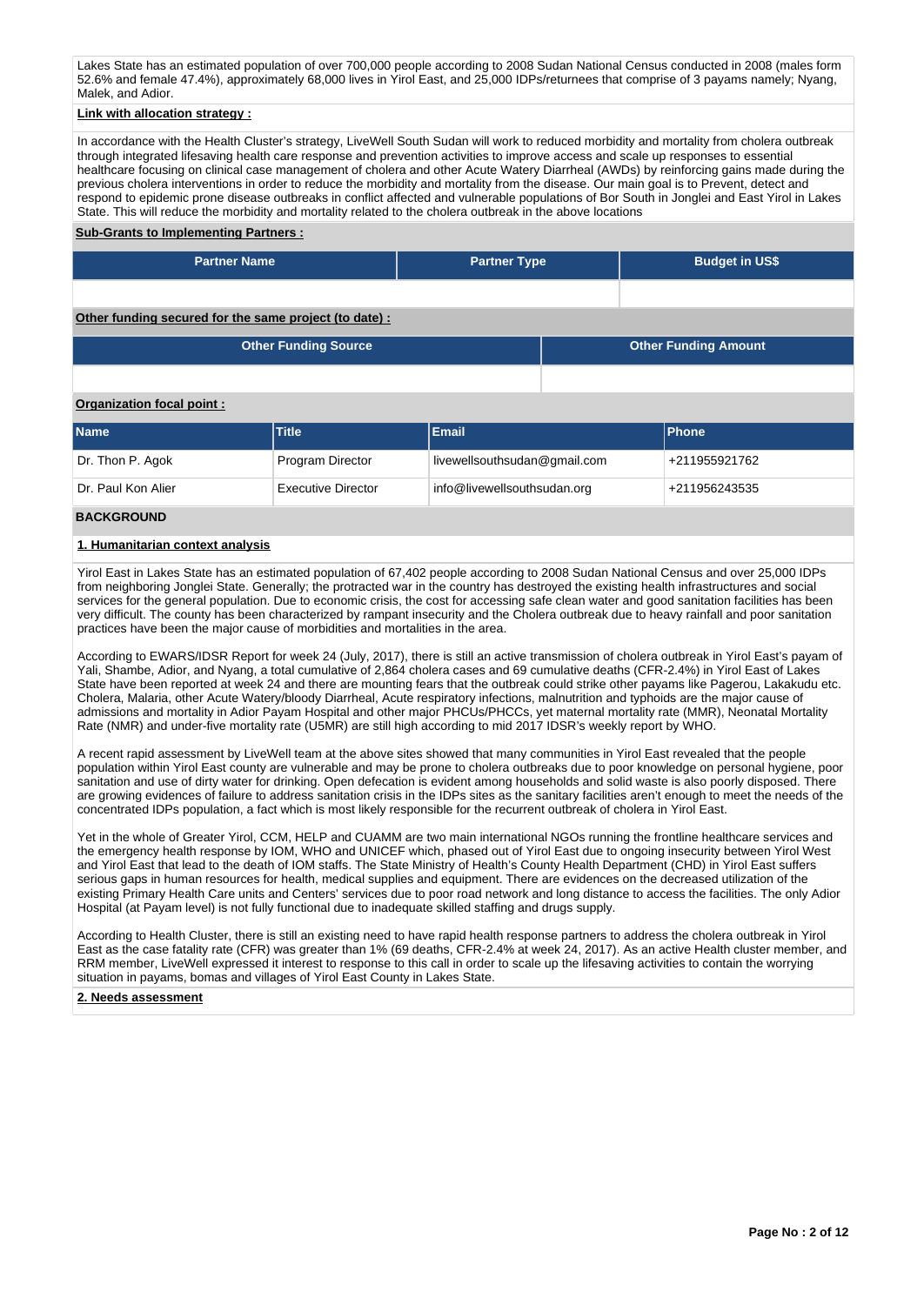• Lakes State has a total population of over 700,000 people, 67,402 of which are in Yirol East county according to 2008 Sudan National Census and over 25,000 IDPs from neighbouring Jonglei State crossed the Nile River to Yirol East through the Shambe port or Mingkaman IDPs camp in search for food, shelter and security and are currently staying with the host communities of Nyang, Malek and Adior payams. • Generally; the protracted war in the country has destroyed the existing health infrastructures and social services for the general population in the whole country, and Yirol East's CHD have inadequate health staff and drugs supplies.

• Due to high inflation, the cost for accessing lifesaving essential healthcare services, safe clean drinking water and good sanitary facilities have been very high in Yirol Fast.

• The county has been characterized by the mounting insecurity, increased food insecurity and the recurrent of cholera outbreaks due to heavy rainfall and poor sanitation practices.

• According to EWARS/IDSR Report for week 24 (July, 2017), there is still an active transmission of cholera outbreak in Yirol East's payam of Malek, Shambe, Adior, and Nyang. A total cumulative of 2,864 cholera cases and 69 cumulative deaths (CFR-2.4%) in Yirol East have been reported and there are mounting fears that the outbreak could strike other payams like Pagerou, Lakakudu etc.

• In Adior Hospital, the major cause of morbidities and mortalities includes Cholera outbreak, Malaria, other Acute Watery diarrheal (AWDs), Acute respiratory infections (ARI) malnutrition and typhoids are the major cause of admissions and mortality in Adior Payam Hospital and other major PHCUs/PHCCs, yet maternal mortality rate (MMR), Neonatal Mortality Rate (NMR) and under-five mortality rate (U5MR) are still high according to mid 2017 IDSR's weekly report by WHO.

• A recent rapid assessment by LiveWell team at the above sites showed that many communities in Yirol East revealed that the people population within Yirol East county are vulnerable and may be prone to cholera outbreaks due to poor knowledge on personal hygiene, poor sanitation and use of dirty water for drinking. Open defecation is evident among households and solid waste is also poorly disposed. There are growing evidences of failure to address sanitation crisis in the IDPs sites as the sanitary facilities aren't enough to meet the needs of the concentrated IDPs population, a fact which is most likely responsible for the recurrent outbreak of cholera in Yirol East.

• In Greater Yirol, CCM, and CUAMM are two main international NGOs running the frontline healthcare services and the emergency health response was done by IOM, WHO and UNICEF which later phased out of Yirol East due to ongoing insecurity between Yirol West and Yirol East that lead to the death of IOM staffs.

• The State Ministry of Health's County Health Department (CHD) in Yirol East suffers serious gaps in human resources for health, medical supplies and equipment. There are evidences on the decreased utilization of the existing Primary Health Care units and Centers' services due to poor road network and long distance to access the facilities. The only Adior Hospital (at Payam level) is not fully functional due to inadequate skilled staffing and drugs supply.

• According to Health Cluster, there is still an existing need to have rapid health response partners to address the cholera outbreak in Yirol East as the case fatality rate (CFR) was greater than 1% (69 deaths, CFR-2.4% at week 24, 2017).

• As an active Health cluster member, and RRM member, LiveWell expressed it interest to response to this call in order to scale up the lifesaving cholera response activities to contain the worrying situation in Adior, Malek, and Nyang payams.

## **3. Description Of Beneficiaries**

The project will target 25,000 IDPs living with the host communities of Adior, Nyang and Malek Payams. The project will focuse on the vulnerable groups such as under-five year, pregnant women, and the elderly. The indirect beneficiaries are the host communities that approximate populations of 67,402 people.

The direct beneficiaries will come from payams of Yirol East, namely; Adior, Nyang and Malek with the corresponding bomas and villages as described below:-

1. NYANG: to support the 9,000 affected people of Pulwiny; Cuiedit; and Panhom-Dhak boma,

2. ADIOR: to support host 8,000 affected people from Machar-Aciek; Mamer; and Shambe port boma

3. MALEK: to support 8,000 people living in three bomas of Thian; Amer-achier; and Lang-Matot boma

LiveWell will implement the cholera response and prevention activities in the IDPs setting and the host communities in the affected areas; Men: 5,000 beneficiaries

Women: 7,000 beneficiaries Boys: 6,000 beneficiaries Girls 7,000 beneficiaries TOTAL: 25,000

#### **4. Grant Request Justification**

Active surge and transmission of cholera outbreak in Yirol East has increasingly been ongoing in the local bomas and villages of Nyang, Malek and Adior, yet the response and prevention activities by the two existing primary healthcare partners like CUAMM and CCM has been inadequate due to highest population within the catchment areas and the long distances between the payams of the affected counties. The response by the Emergency Response Team (ERT) like WHO, UNICEF and IOM has not been covering the whole populations and the duration of the activities were short-termed (4-6 weeks). The Health cluster has expressed the needs to increased the number of partners implementing and mobilized support in the area to contain the situations. CHF funding will enable LiveWell's rapid response team to response in the area.

In this July till the end of the 2017, it is predicted that the cholera epidemics will be difficult to eradicate or control due to unprecedented heavy rainfall, food insecurity, rampant insecurities and resultant economic crisis would directly or indirectly lead to the failure to address sanitation crisis a fact which is most likely responsible for the recurrent or increased outbreak of cholera in Shambe payam. It has also been difficulty to raised funds to start the response in June this year yet the cholera cases are still being reported, and the demand for essential lifesaving integrated cholera interventions is high. If anything is not done about the situation, it will continue to deteriorate and we may unfortunately loose big number of vulnerable people to the epidemics.

This project will target 3 main payams of Nyang to support the affected people of Pulwiny; Cuiedit; and Panhom-Dhak boma, Adior to support host community from Machar-Aciek; Mamer; and Shambe port boma and Malek payam to support three bomas of Thian; Amerachier; and Lang-Matot boma. The existing partners have tried to reached the locations but their hands are overstretched to reach the most vulnerable people with cholera case management at the facility and households level.

The CHF funding will enable LiveWell start-up the much needed Cholera Outbreak Response and Prevention activities such as; refreshers training of 24 health staffs to early detect and manage cholera cases; setting up of 3 Oral Rehydration Points (ORPs); wages to pays the ORPs' & support health staff; surveillance support; health education/promotion; and monitoring, supervision and evaluation. This will help reduce the morbidity and mortality from preventable and treatable cholera-related death and other acute watery diarrhoea. LiveWell South Sudan will deploy skilled and dedicated health staff who will be able to provide cholera case management and awareness in the proposed location for quality and timely services. The community health workers team, hygiene promotion team, and ORP support staffs such as sprayers, cleaners and watchmen will play an active role in controlling infections within the ORP facilities..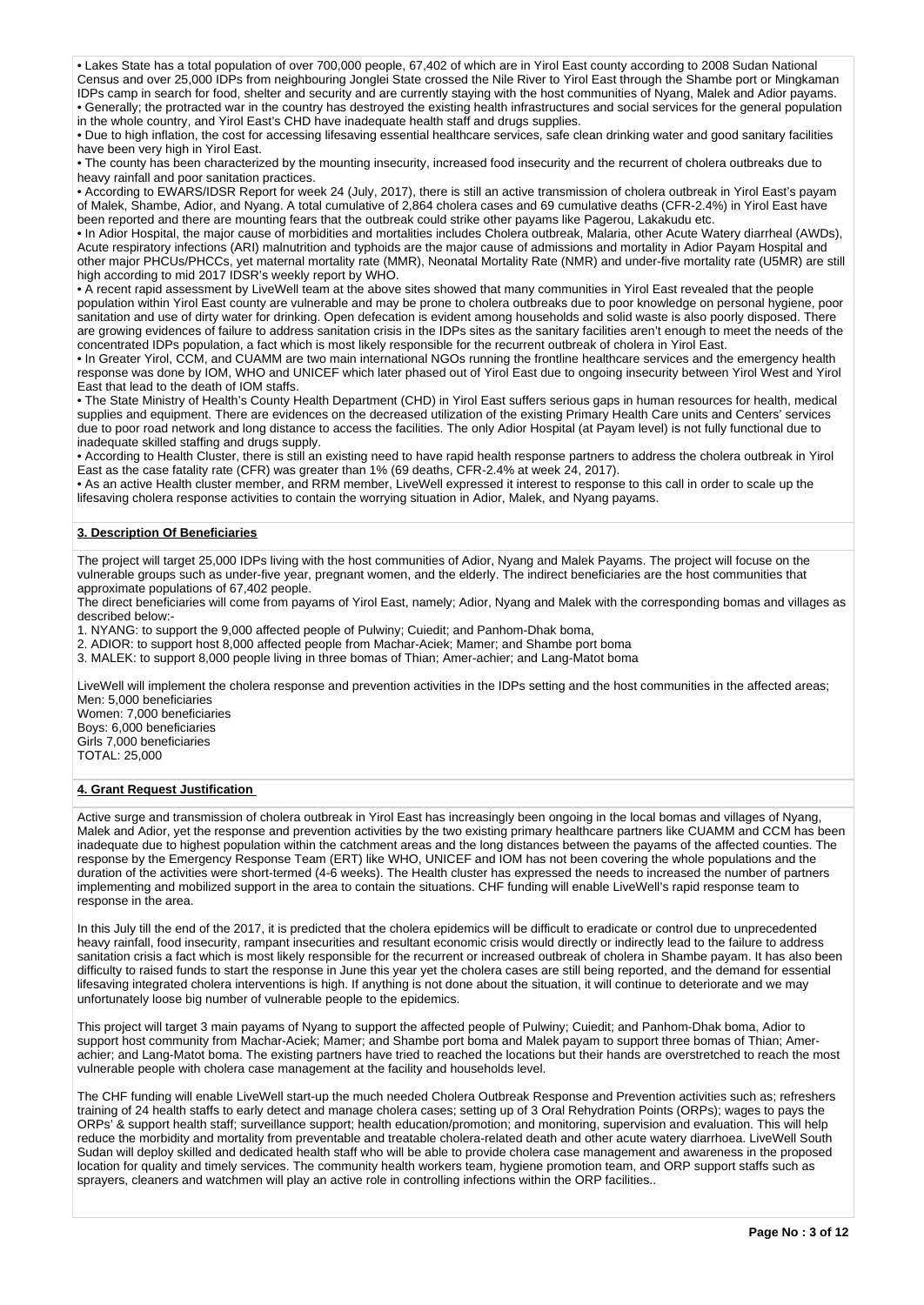## **5. Complementarity**

Added values of this proposed project:

- Building the capacity of the County Health department/communities to widened the response in the far catchment areas.
- Integrated with WASH, protection and Nutrition programs at the ORP facilities.
- Performing essential lifesaving cholera intervention activities
- Improved the Case management, admission and referral pathways to the CTCs, and CTUs.
- Strengthened and enhanced support supervision, monitoring, and evaluation tools.

LiveWell's added values in this proposal:

• Past Cholera Response and Prevention project in IDPs camp setting in Lakes, Central Equatoria and Jonglei State through a partnership with UNICEF, WHO, IOM, MOH and local authorities within the areas of intervention.

• Group of medical and public health experts in South Sudan, and the team have dynamic and broader understanding of integrated emergency health cholera case management with nutrition and WASH in South Sudan at large.

• The human resources for health that LiveWell proposed in this project have an expertise knowledge in responding to health emergencies like cholera outbreak.

• Workings in hard to reach areas and have developed a good relationship with local authorities as well as community members both in IDP camps and host communities.

• Required system, policies, guidelines, procedures, strategies and protocols booklets/documents in place to ensure timely response to emergency health care programming like this project.

• Ensures responsiveness to address the emergency needs of the vulnerable communities.

• LiveWell continues to participate in key policy, program, and coordination at both National, State Cluster and Working Group forums like Cholera Taskforce Meeting at Juba Teaching Hospital, EPR Meeting, Health Cluster Meetings, and RRM Meeting in Juba, Lakes and Jonglei including WASH Cholera Response Meeting at UNICEF head office in Juba.

## **LOGICAL FRAMEWORK**

#### **Overall project objective**

To reduce excess morbidity and mortality relating to Cholera Outbreak through integrated emergency health response, early detection and prevention in the displaced populations of Yirol East in Lakes State

## **HEALTH**

| <b>Cluster objectives</b>                                                                                             | <b>Strategic Response Plan (SRP) objectives</b>                                                      | <b>Percentage of activities</b> |
|-----------------------------------------------------------------------------------------------------------------------|------------------------------------------------------------------------------------------------------|---------------------------------|
| Prevent, detect and respond to epidemic<br>prone disease outbreaks in conflict-affected<br>and vulnerable populations | SO1: Save lives and alleviate the suffering of<br>those most in need of assistance and<br>protection | 100                             |

**Contribution to Cluster/Sector Objectives :** LiveWell's priority in this CHF round will be to increase access to lifesaving healthcare and strengthen the operational capacity of cholera response team to respond effectively to the cholera epidemic through disease surveillance intensification, early detection, clinical case management and referral, monitor cholera trends, prevent and control cholera outbreak in the ORP facilities and the communities.

#### **Outcome 1**

Cholera-related morbidity and mortality is reduced through a comprehensive emergency health approach including refreshers trainings on cholera case management, installation of emergency facilities to properly manage cases, and improved access to quality clinical case treatment with oral rehydration solution (ORS), antibiotics and where appropriate, referred severe cases etc.

## **Output 1.1**

**Description**

Strengthened risk reduction and cholera outbreak preparedness capacities and ORPs facilities installed in Yirol East

## **Assumptions & Risks**

The assumption is that there will be continuous supply of diarrheal kits and other health education materials for hygiene promotion from the health cluster pipelines. The security situation has also improved.

The risk is that the heavy rainfall would make the roads very impass Yirol East. The increased insecurity would also hamper the operation in some areas of Yirol East.

The risks will be mitigate through preposition of supplies earlier through a logistics cluster, and the frequent of movements to and fro the areas will be minimized to avoid confrontation with the robbers.

other Risks and assumptions includes the followings

a. The availability of service delivery guidelines/ protocols for services included in the essential service delivery package would ensure that standard services are provided for individualized care.

b.Continued community volunteerism to provide care to the most vulnerable groups (chronically ill)

c.Other health interventions e.g. health education) will be put in place and sustained

d.A formal and functional referral linkages are established between the different service outlets starting from the community level.

## **Indicators**

|                                                       |                                                                   |                                                                                           | <b>End cycle beneficiaries</b> |              |  |                   |               |
|-------------------------------------------------------|-------------------------------------------------------------------|-------------------------------------------------------------------------------------------|--------------------------------|--------------|--|-------------------|---------------|
| Code                                                  | <b>Cluster</b>                                                    | <b>Indicator</b>                                                                          | <b>Men</b>                     | <b>Women</b> |  | <b>Boys Girls</b> | <b>Target</b> |
| Indicator 1.1.1                                       | <b>HEALTH</b>                                                     | [Frontline services] Number of staff trained on<br>cholera case management and prevention | 10                             | 10           |  |                   | 20            |
| Quarterly and monthly report<br>Daily Activity report | <b>Means of Verification:</b> Training report and Attendant sheet |                                                                                           |                                |              |  |                   |               |
| Indicator $1.1.2$                                     | I HFAI TH                                                         | [Frontline services] Number of CTU/C and ORPs<br>established in outbreak locations        |                                |              |  |                   | $\mathcal{P}$ |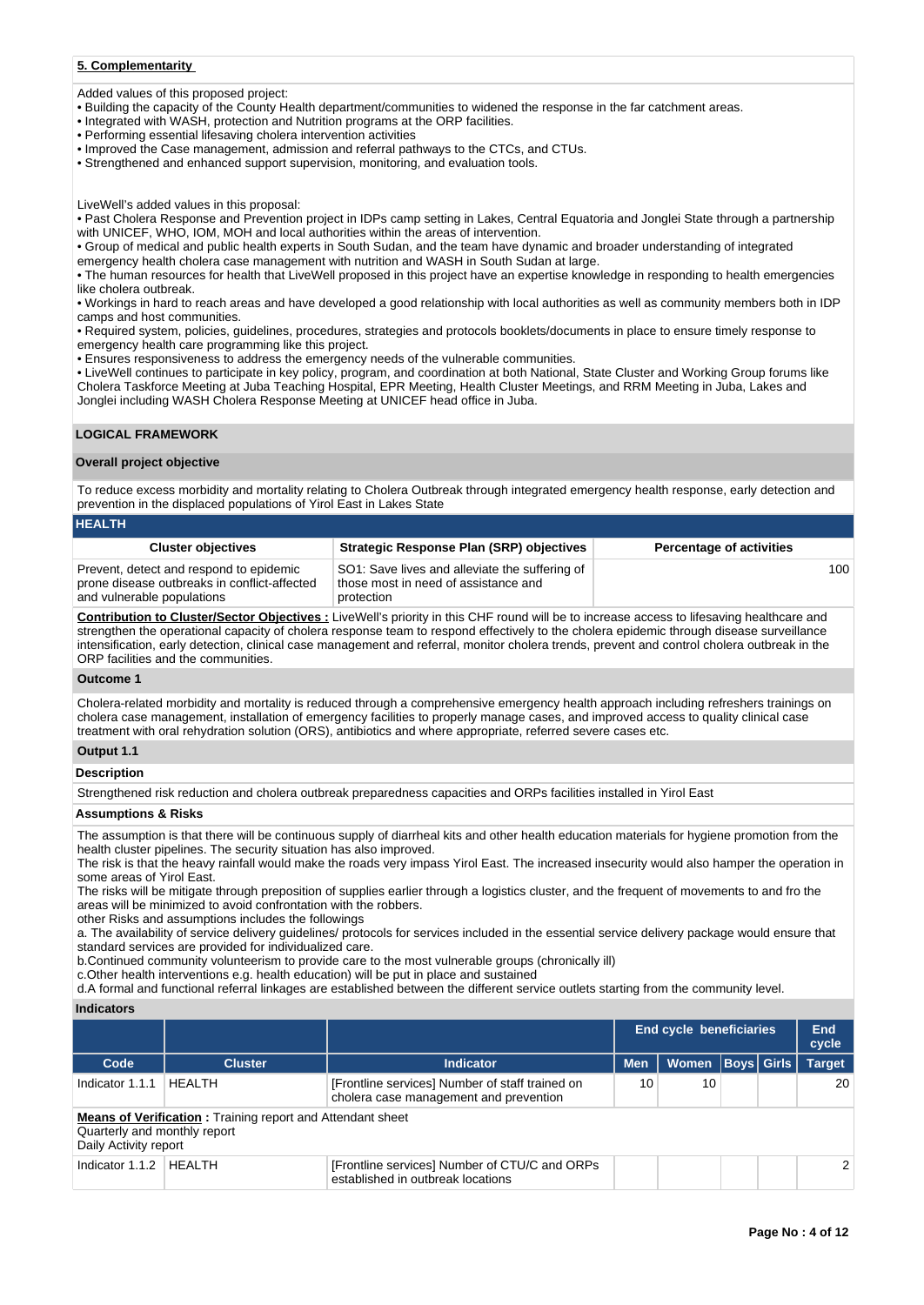| Activity report<br><b>Photos</b>                                                    | <b>Means of Verification:</b> Quarterly and monthly report |                                                                                                                    |     |
|-------------------------------------------------------------------------------------|------------------------------------------------------------|--------------------------------------------------------------------------------------------------------------------|-----|
| Indicator 1.1.3                                                                     | HEALTH                                                     | No. local community meetings on Cholera<br>Prevention and Control in payams of Yirol East.                         | 2   |
| Summary of meeting minutes<br>Quarterly and monthly report<br>Daily activity report | <b>Means of Verification: Attendant sheet</b>              |                                                                                                                    |     |
| Indicator 1.1.4                                                                     | HEALTH                                                     | % of ORPs stock with standard case management<br>supplies (Diarrheal kits, Lab. and infection control<br>supplies) | 100 |
| <b>Means of Verification:</b>                                                       |                                                            |                                                                                                                    |     |
| <b>Activities</b>                                                                   |                                                            |                                                                                                                    |     |
| Activity 1.1.1                                                                      |                                                            |                                                                                                                    |     |
|                                                                                     |                                                            | Conduct training on Cholera Case Management and Prevention for proper clinical case treatment in the ORP           |     |
| Activity 1.1.2                                                                      |                                                            |                                                                                                                    |     |

Installation of 2 ORP facilities in order to treat or manage cholera cases in Yirol East

## **Activity 1.1.3**

Conduct community meetings on Cholera Prevention and Control with 24 community leaders to strengthen the capacity of the local leaders to act as ' community cholera focal persons' in case of future outbreak.

## **Activity 1.1.4**

Request ORP supplies from the health core pipelines (diarrheal kits, lab.supplies such as RDT; Cary Blair, stool containers etc.) and make arrangement with the Log. cluster to transport supplies to the sites

# **Output 1.2**

## **Description**

Ensured continued provision of essential lifesaving healthcare services focusing on standard Cholera case management, investigate community/facility death and good referral pathways for severe cases that cannot be managed in the ORP facilities.

## **Assumptions & Risks**

It's assumed that the ORPs supplies, and required health staff area available to kick start. And that the affected populations have access to the ORP facilities.

The risk of active transmission at the hard to reach community, community death and inadequate ORPs supplies to response effectively. This will be mitigated through community capacity building of cholera focal person who will in future acts as responders, surveillance system will be in place to investigate community deaths and perhaps sprayed the affected neighbors

## **Indicators**

|                             |                                                                                                     |                                                                                                                                                                                                                                                                                    | <b>End cycle beneficiaries</b> |              | End<br>cycle      |          |               |
|-----------------------------|-----------------------------------------------------------------------------------------------------|------------------------------------------------------------------------------------------------------------------------------------------------------------------------------------------------------------------------------------------------------------------------------------|--------------------------------|--------------|-------------------|----------|---------------|
| Code                        | <b>Cluster</b>                                                                                      | <b>Indicator</b>                                                                                                                                                                                                                                                                   | <b>Men</b>                     | <b>Women</b> | <b>Boys</b> Girls |          | <b>Target</b> |
| Indicator 1.2.1             | <b>HEALTH</b>                                                                                       | [Frontline services] Number of cholera cases<br>treated in cholera treatment unit/ facility.                                                                                                                                                                                       | 120                            | 130          | 100               | 150      | 500           |
|                             | <b>Means of Verification: Quarterly and Monthly report</b><br>Web-based cholera Line-list reporting |                                                                                                                                                                                                                                                                                    |                                |              |                   |          |               |
| Indicator 1.2.2             | <b>HEALTH</b>                                                                                       | No. severe cholera cases referred to<br>CTC/CTU/Health facility in Yirol East                                                                                                                                                                                                      |                                |              |                   |          | 25            |
| <b>IDSR/EWARS</b> report    | <b>Means of Verification:</b> Quarterly and monthly report<br>Web-based cholera line-list report    |                                                                                                                                                                                                                                                                                    |                                |              |                   |          |               |
| Indicator 1.2.3             | <b>HEALTH</b>                                                                                       | [Frontline services] Total number of deaths<br>recorded within the facility                                                                                                                                                                                                        | 0                              | 0            | $\mathbf 0$       | $\Omega$ | $\Omega$      |
| Web-based cholera line-list | <b>Means of Verification: IDSR/MDSR</b>                                                             |                                                                                                                                                                                                                                                                                    |                                |              |                   |          |               |
| <b>Activities</b>           |                                                                                                     |                                                                                                                                                                                                                                                                                    |                                |              |                   |          |               |
| Activity 1.2.1              |                                                                                                     |                                                                                                                                                                                                                                                                                    |                                |              |                   |          |               |
|                             |                                                                                                     | Provide cholera case management in 2 ORP facilities using the standard cholera treatment guideline by WHO/MOH.                                                                                                                                                                     |                                |              |                   |          |               |
| Activity 1.2.2              |                                                                                                     |                                                                                                                                                                                                                                                                                    |                                |              |                   |          |               |
|                             |                                                                                                     | Established a good referral system for severe cholera cases to the CTCs, CTUs and Adior Hospital in Yirol East                                                                                                                                                                     |                                |              |                   |          |               |
| Activity 1.2.3              |                                                                                                     |                                                                                                                                                                                                                                                                                    |                                |              |                   |          |               |
|                             | Conduct community and ORP facilities's case fatality review in Yirol East                           |                                                                                                                                                                                                                                                                                    |                                |              |                   |          |               |
| <b>Outcome 2</b>            |                                                                                                     |                                                                                                                                                                                                                                                                                    |                                |              |                   |          |               |
| <b>Yirol East</b>           |                                                                                                     | The risk of cholera outbreak is reduced through health/hygiene promotion/education, early case detection, identification, and improved<br>surveillance to established any suspected cholera outbreak in the community and perhaps stop the ongoing transmission in the villages of |                                |              |                   |          |               |

**Output 2.1**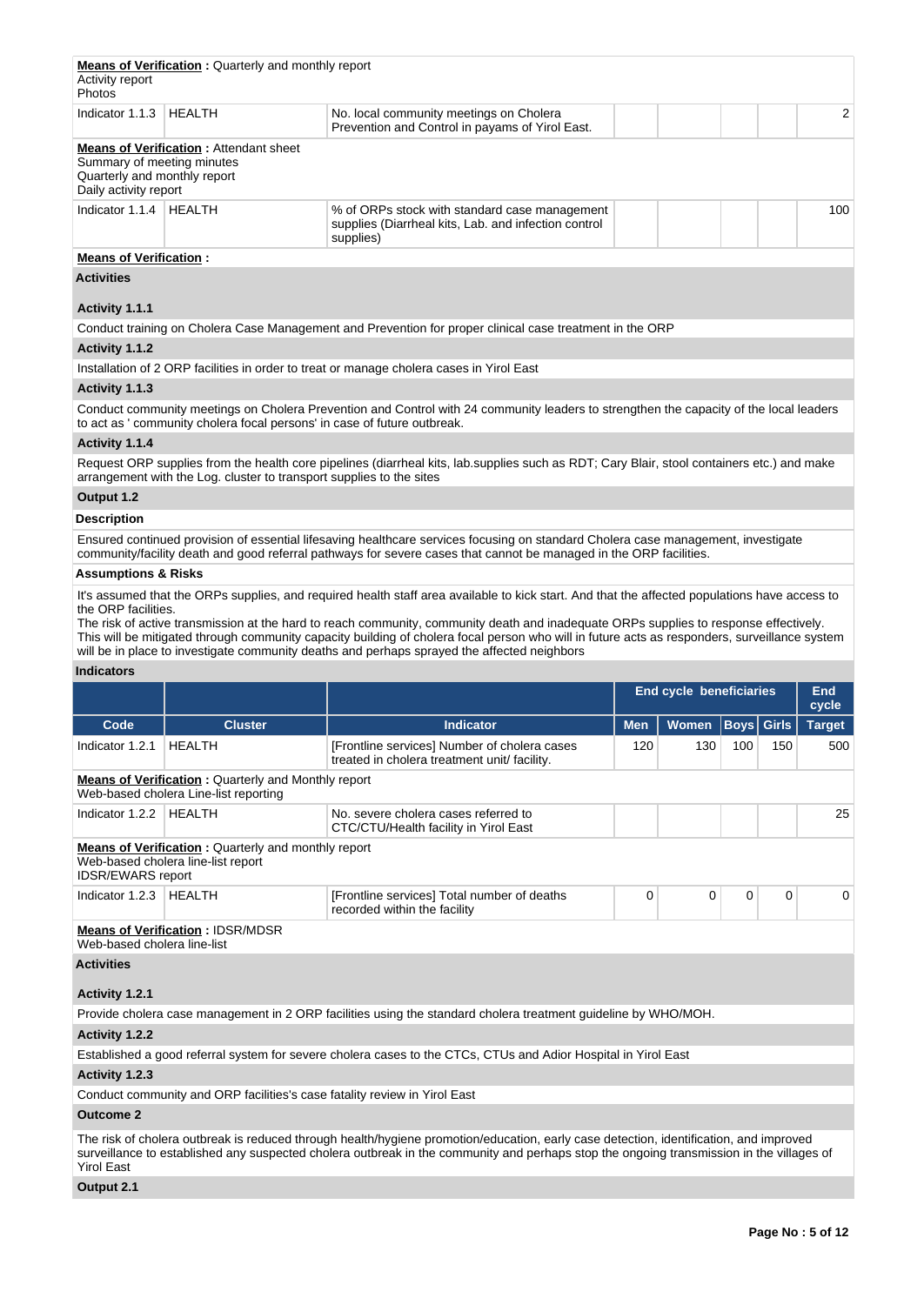## **Description**

Cholera Outbreak is reduced and controlled through Hygiene Promotion at the ORP facility and community level

## **Assumptions & Risks**

The assumption is that the hygiene promotion supplies are available and security is stable in remote areas to reach the targeted communities.

The risk of supplies shortage, and insecurity to reach the areas of intervention.

The risk is mitigated through timely supplies request and prepositioning from the health cluster core pipeline. Road insecurity could be avoided through air transport, or initial assessment of safety from local community before deciding to travel.

## **Indicators**

|                            |                                                                                                                     |                                                                                                                                           |            | <b>End cycle beneficiaries</b> |           | <b>End</b>        |               |
|----------------------------|---------------------------------------------------------------------------------------------------------------------|-------------------------------------------------------------------------------------------------------------------------------------------|------------|--------------------------------|-----------|-------------------|---------------|
| Code                       | <b>Cluster</b>                                                                                                      | <b>Indicator</b>                                                                                                                          | <b>Men</b> |                                |           |                   | cycle         |
|                            |                                                                                                                     |                                                                                                                                           |            | Women                          | 6,00      | <b>Boys</b> Girls | <b>Target</b> |
| Indicator 2.1.1            | <b>HEALTH</b>                                                                                                       | [Frontline services] Number of people reached by<br>health education /promotion                                                           | 5,000      | 7,000                          | 7,00<br>0 | 25,000            |               |
| Mass campaign report       | <b>Means of Verification:</b> Hygiene promotion/education weekly report<br>Households/community intervention photos |                                                                                                                                           |            |                                |           |                   |               |
| Indicator 2.1.2            | <b>HEALTH</b>                                                                                                       | No. Cholera awareness/Mass campaign<br>conducted in the cholera hotspot areas                                                             |            |                                |           |                   | 2             |
| Photos                     | <b>Means of Verification:</b> Mass campaign report                                                                  |                                                                                                                                           |            |                                |           |                   |               |
| Indicator 2.1.3            | <b>HEALTH</b>                                                                                                       | No. suspected cholera cases identified,<br>investigated and referred to the nearest ORP in<br>the community of Yirol East                 |            |                                |           |                   | 100           |
| Weekly IDSR report         | <b>Means of Verification</b> : Hygiene promotion report sheet                                                       |                                                                                                                                           |            |                                |           |                   |               |
| <b>Activities</b>          |                                                                                                                     |                                                                                                                                           |            |                                |           |                   |               |
| Activity 2.1.1             |                                                                                                                     |                                                                                                                                           |            |                                |           |                   |               |
|                            |                                                                                                                     | Conduct health education and hygiene promotion in the given payam of Yirol East                                                           |            |                                |           |                   |               |
| Activity 2.1.2             |                                                                                                                     |                                                                                                                                           |            |                                |           |                   |               |
|                            |                                                                                                                     | Conduct cholera prevention mass campaign in the markets, schools and churches                                                             |            |                                |           |                   |               |
| Activity 2.1.3             |                                                                                                                     |                                                                                                                                           |            |                                |           |                   |               |
|                            | to established and control the ongoing transmission.                                                                | Conduct community case identification, surveillance, detection & investigation of suspected cholera cases reported by the local community |            |                                |           |                   |               |
| <b>Additional Targets:</b> |                                                                                                                     |                                                                                                                                           |            |                                |           |                   |               |
|                            |                                                                                                                     |                                                                                                                                           |            |                                |           |                   |               |
| <b>MOD</b>                 |                                                                                                                     |                                                                                                                                           |            |                                |           |                   |               |

## **M & R**

## **Monitoring & Reporting plan**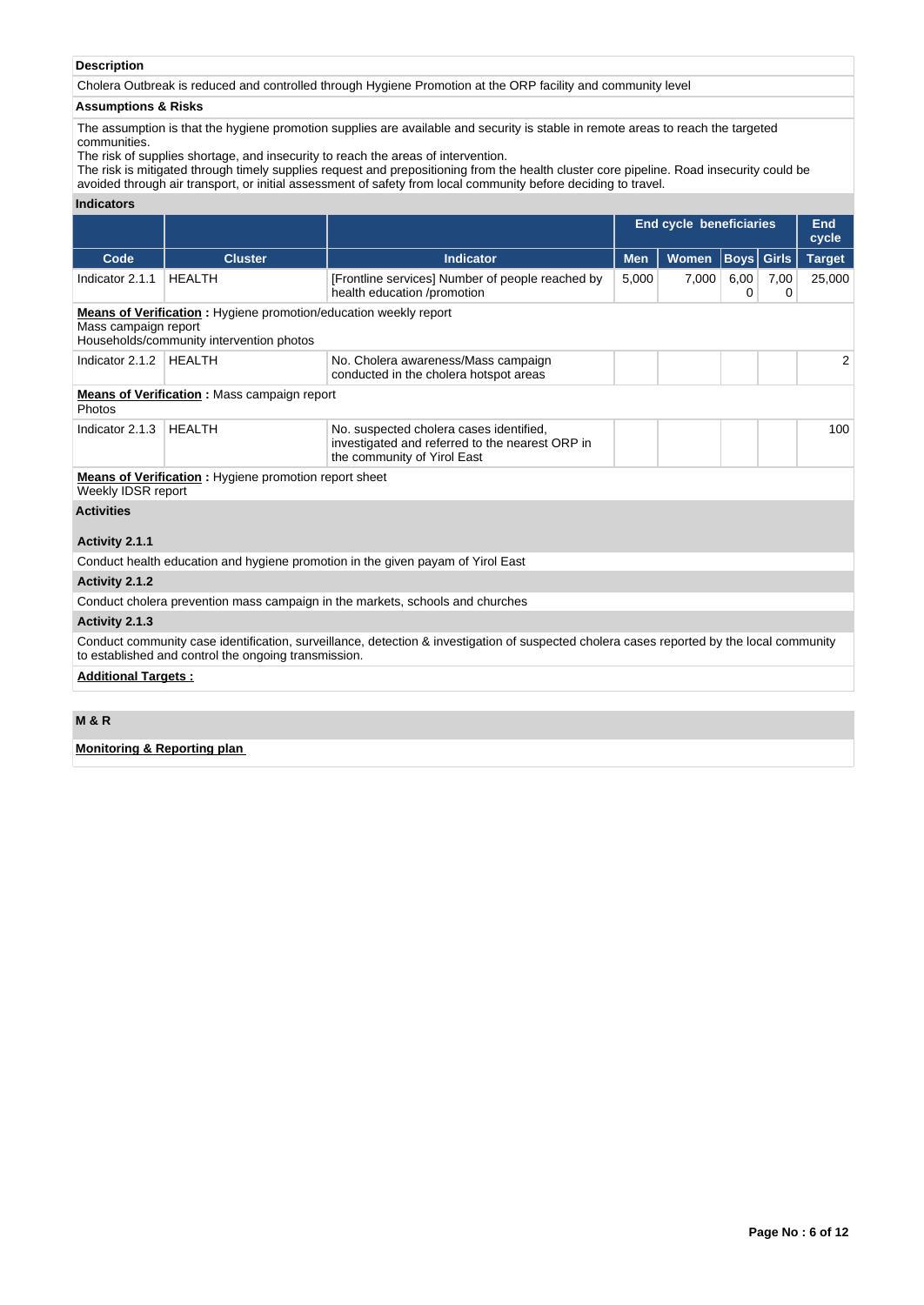Project Monitoring and Reporting plan will continually ensure the following;

- EFFECTIVE REPORTING SYSTEM: We have two important activities that will be running to response effectively to the cholera outbreak in the area. First; The Daily web-based line-list data for cholera Case Management will be compiled by the Head of ORP unit (The Clinical Officer) and send to the M & E officer for compilation, analysis and reporting to the head office for final weekly IDSR/DHIS and web-based cholera line-list, Quarterly and monthly reporting to the donor.i) compilation of daily/weekly/monthly RRM report, (ii) compilation of hygiene promotion reports, (iii) compilation of monthly and quarterly reports for Yirol East's Cholera Response report, (iv) compilation of quarterly progress report for the ORPs and the donors, (v) monthly and quarterly reports to the head Office in Juba.

- EFFECTIVE FINANCIAL MONITORING SYSTEM: (i) LiveWell accounting systems is based on the double-entry system which records transactions into journals and ledgers. Daily transactions, including purchases, cash receipts, accounts receivable and accounts payable are recorded using a specific accounting software which is reconcile on a weekly/monthly basis under the supervision of finance department; II) Budget follow-up are elaborated and approved by project department together with the request for funds (ii) procurement plan is elaborated at the begin of the project and review on a quarterly basis with the support and supervision of logistics and procurement manager; III) compilation of financial report is elaborated by the LiveWell administration with the support of a Project accountant and subsequently approved by executive committee within the Head Office.

- SKILLED TECHNICAL TEAM: LiveWell envisaged employment of technical human resources skilled in Emergency Health Response with skilled in management and supervision, responsible for assisting CHD's team in Cholera case management, early detection and surveillance at Payam and Boma level. They will be based in 3 ORPs located in 3 payams of Adior, Nyang and Malek. Daily monitoring and Supervsion

- RAPID RESPONSE COMMITTEE: Lead Public Health Officer to oversee the activities in the ORPs, and provide supportive supervision and technical assistance to the ORP response team (3 Clnical officers, 3 Nurses, 3 CHWs/Sprayers, 3 Cleaners, and 3 ORP facility Guards). - Public Health Offcier(M&E Focal): ME Officer based in the Yirol East headquarter will be responsible for periodic visits in the 3 project areas, to check the implementation based on our indicators, targets and performances. The same role will be played by LiveWell's Program Director in the head office in Juba;

- EXTERNAL MONITORING: LiveWell will share daily/weekly cholera line-list and other response data on the project implementation with Health Cluster focal persons both at Eastern Lakes State and State Ministry Of Health (SMOH) to share views and get additional inputs and comments.

-MONITORING AND EVALUATION TOOLS:: We have 4 M & E tools that will be used for this projects: 1. Web-based Cholera Line-list for reporting daily cholera cases by WHO. 2. IDSR/EWARS for weekly emergency health response activities where cholera is one of them 3. DHIS for reporting Health activities at CHD's level, and 4. Hygiene promotion activity sheet by MOH/UNICEF,1. Web-based Cholera Line-list for reporting daily cholera cases by WHO.

2. IDSR/EWARS for weekly emergency health response activities where cholera is one of them

3. DHIS for reporting Health activities at CHD's level,

4. Hygiene promotion activity sheet by MOH/UNICEF

5. Other response tools like Cholera Case Management form, Discharge form, Referral form, Community death investigation and report, and Laboratory request and result form.

#### **Workplan**

| <b>Activitydescription</b>                                                                                                                                                | Year |   | 2 |  |  |                         |              |              |              |              |
|---------------------------------------------------------------------------------------------------------------------------------------------------------------------------|------|---|---|--|--|-------------------------|--------------|--------------|--------------|--------------|
| Activity 1.1.1: Conduct training on Cholera Case Management and Prevention for<br>2017<br>proper clinical case treatment in the ORP                                       |      |   |   |  |  | $X$ $X$                 |              |              |              |              |
|                                                                                                                                                                           | 2018 |   |   |  |  |                         |              |              |              |              |
| Activity 1.1.2: Installation of 2 ORP facilities in order to treat or manage cholera<br>cases in Yirol East                                                               | 2017 |   |   |  |  | X                       | X            |              |              |              |
|                                                                                                                                                                           | 2018 |   |   |  |  |                         |              |              |              |              |
| Activity 1.1.3: Conduct community meetings on Cholera Prevention and Control<br>with 24 community leaders to strengthen the capacity of the local leaders to act as '     | 2017 |   |   |  |  | $\overline{\mathsf{x}}$ |              |              | X            |              |
| community cholera focal persons' in case of future outbreak.                                                                                                              | 2018 |   |   |  |  |                         |              |              |              |              |
| Activity 1.1.4: Request ORP supplies from the health core pipelines (diarrheal kits,<br>lab.supplies such as RDT; Cary Blair, stool containers etc.) and make arrangement | 2017 |   |   |  |  | X                       | $\mathsf{X}$ | $\mathsf{X}$ | $\mathsf{X}$ | $\mathsf{X}$ |
| with the Log. cluster to transport supplies to the sites                                                                                                                  | 2018 | X |   |  |  |                         |              |              |              |              |
| Activity 1.2.1: Provide cholera case management in 2 ORP facilities using the<br>standard cholera treatment guideline by WHO/MOH.                                         | 2017 |   |   |  |  | X                       | <b>X</b>     | $\times$     | $\mathsf{X}$ | $\mathsf{X}$ |
|                                                                                                                                                                           | 2018 | X |   |  |  |                         |              |              |              |              |
| Activity 1.2.2: Established a good referral system for severe cholera cases to the<br>CTCs, CTUs and Adior Hospital in Yirol East                                         |      |   |   |  |  | X                       | $\mathsf{X}$ | $\times$     | $\mathsf{X}$ | $\mathsf{X}$ |
|                                                                                                                                                                           | 2018 | X |   |  |  |                         |              |              |              |              |
| Activity 1.2.3: Conduct community and ORP facilities's case fatality review in Yirol<br>East                                                                              | 2017 |   |   |  |  | X                       | ΙX.          | $\times$     | <b>X</b>     | $\mathsf{X}$ |
|                                                                                                                                                                           | 2018 | X |   |  |  |                         |              |              |              |              |
| Activity 2.1.1: Conduct health education and hygiene promotion in the given payam<br>of Yirol East                                                                        | 2017 |   |   |  |  | X                       | $\mathsf{X}$ | $\times$     | <b>X</b>     | $\mathsf{X}$ |
|                                                                                                                                                                           | 2018 | X |   |  |  |                         |              |              |              |              |
| Activity 2.1.2: Conduct cholera prevention mass campaign in the markets, schools<br>and churches                                                                          | 2017 |   |   |  |  |                         |              | X            |              | X            |
|                                                                                                                                                                           |      |   |   |  |  |                         |              |              |              |              |
| Activity 2.1.3: Conduct community case identification, surveillance, detection &<br>investigation of suspected cholera cases reported by the local community to           | 2017 |   |   |  |  | X                       | X            | $\mathsf{X}$ | <b>X</b>     | $\mathsf{X}$ |
| established and control the ongoing transmission.                                                                                                                         | 2018 | X |   |  |  |                         |              |              |              |              |

**OTHER INFO**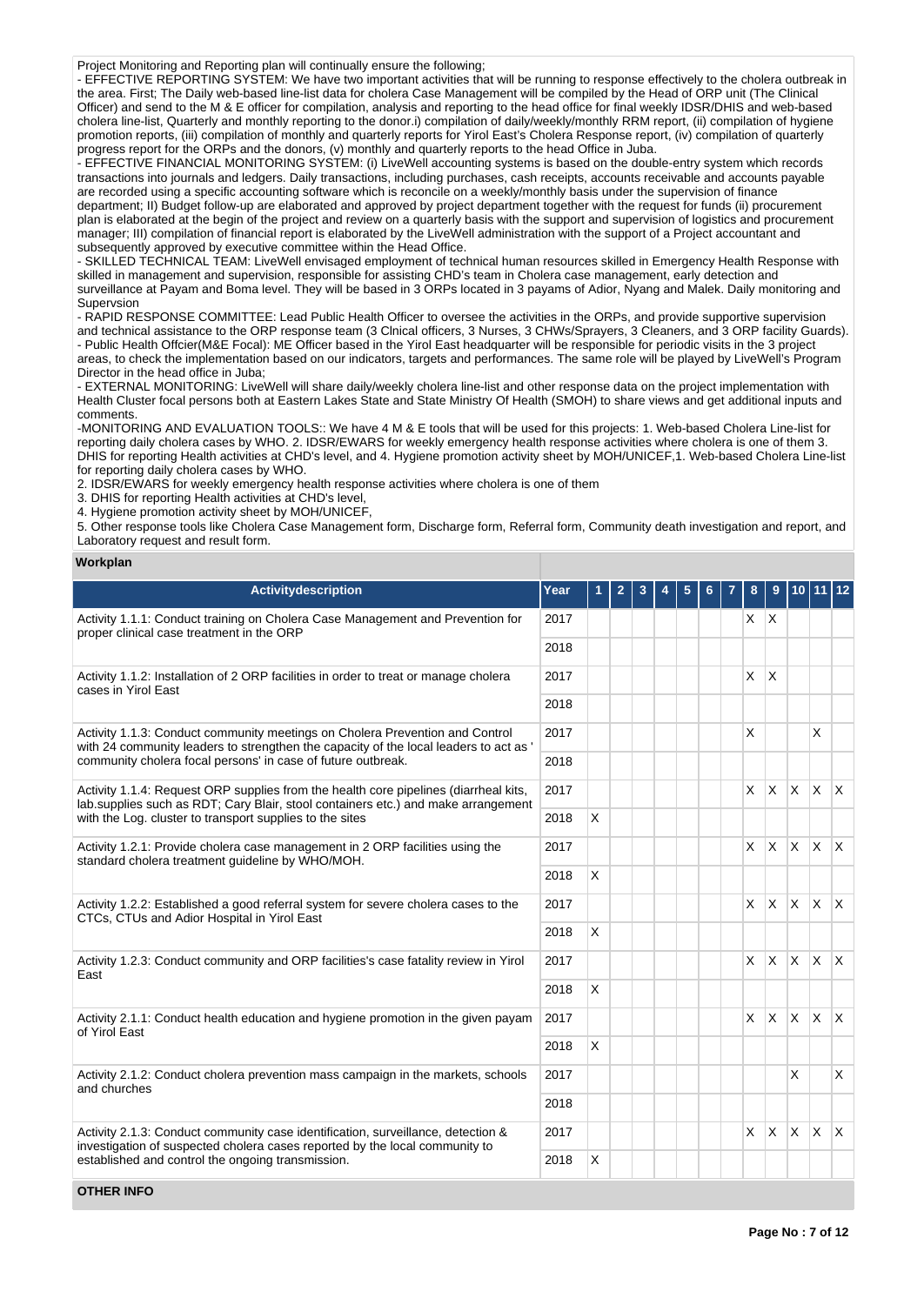## **Accountability to Affected Populations**

LiveWell will continue to provide the emergency cholera case management and preventive services in conflict affected areas of Yirol East ensuring that the affected populations are protected, not discriminated against based on age, gender, ethnicity or any form of disability. Sharing of information with CHF, Health cluster, CHDs and community focal persons as a way to promote community ownership and longterm containment of the outbreak. Therefore, LiveWell will work closely with Adior hospital, Nyang PHCC, Malek PHCC, and other implementing INGOs/NNGOs in Yirol East county for appropriate referral and to also follow up on the progress of treatment in the referred facility.

SMOH'S CHD at Yirol East county will be responsible for transporting the referred patients. Logistics/Health/WASH clusters will coordinate the transportation of the ORPs/WASH/Health supplies to the LiveWell's main stores in Nyang, Malek, Adior and the head office in Juba where it will be channels to the specific locations ORPs in Yirol East. LiveWell has a capacity in term of storage to keeps the supplies and the hired vehicles to distribute the supplies.

#### **Implementation Plan**

LiveWell organization will self-perform as a implementing partner. LiveWell is registered by Relief and Rehabilitation commission as well as Ministry of Justice and this registry is recognized and acknowledged by the State Ministry of Health. LiveWell has a past experience in implementing cholera response and prevention project and this verse knowledge of area and the required skills will enable LiveWell to successfully implement this current project efficiently and effectively

This project will aim to reduced the morbidities and mortalities due to cholera outbreak, and as well support and strengthened the capacity of existing County Health Department's units/centers to response effectively to the further epidemics in the area.

Three ORPs will be established in three Payam for a period of 6 months, and the activities will be coordinated within the existing primary health care centers to guarantee effective and continues lifesaving cholera response services in the Bomas and corresponding villages. Effective referral will be put in place to make sure severe cholera cases are referred to the nearest CTC for further case management.

Household/neighbourhood spraying will be conducted for patients with suspected cholera case to stop the active transmission. Surveillance team will investigate cases of community death from AWDs, and ascertain whether the cause was due to cholera. Public Health officer together with Community Health workers in the ORP will trained the 3 communities on burial and funeral plans for cholera death case.

Hygiene Promotion/social mobilization activities, and WASH NFIs distributions will be conducted in the ORP facilities for patients and copatients to have a better understanding of cholera transmission and its preventive measures.

The project design is based on proactive and continuous collaboration between LiveWell, SMOH, and other national and international organizations in Yirol East in order to ensure proper coordination, adherence to the activity plan and capacity of prompt project adjustments (when required). The LiveWell's emergency team in Yirol East will meet on regularly basis to ensure that proper monitoring and evaluation is in place to achieve properly achieved our objectives.

- CHOLERA RESPONSE TEAM: Chaired by CHD Director in Yirol East, LiveWell Project focal persons, the Clinical officer will meet on monthly basis and will be responsible for: (i) defining/consolidating/readjusting the work plan, (ii) sharing information and data on the activities carried out and in pipeline, (iii) debating possible project implementation challenges and identifying the related way forward,(iv) providing technical assistance in the project supervision, (v) consolidating quarterly project reports, (vi) representing the Project board in front of local stakeholders and when project-related decisions are taken.

- PROJECT COMMITTEE: Composed of CHD (or his/her delegate), and LiveWell, and both will be meeting on quarterly basis and will be responsible for: (i) supervising the general project implementation and provide related feedback/advice to the ERT Committee, (ii) facilitating integration of the project with other health activities in the catchment areas, (iii) linking with other stakeholders at Health Clusters, WASH clusters, IOM, WHO, UNICEF, other INGOs, etc.) to facilitate the project implementation and promotion. With regard to data collection and analysis, utilization of IDSR/EWARS and Web-based Cholera Line-list will ensure effective reporting system.

## **Coordination with other Organizations in project area**

**Name of the organization Areas/activities of collaboration and rationale** 

## **Environment Marker Of The Project**

A+: Neutral Impact on environment with mitigation or enhancement

#### **Gender Marker Of The Project**

2a-The project is designed to contribute significantly to gender equality

#### **Justify Chosen Gender Marker Code**

All LiveWell programs always involves and encourages the participation of boys, girls, women and men in the program through community participation. An aspect which is evident with the community health and hygiene promoters (both men and women) who are normally being involved at the facility and community level. Beneficiaries include all age groups with suspected cholera cases. Health education and hygiene promotion will target both genders, men, women. The health data will be disaggregated by gender (boys, girls, men, women) defining the most affected group. The project will not discriminate against any gender, race, tribe, or religion during implementation. We have clear policy in the employees' code of conduct that stipulated the prevention of sexual and exploitation at work.

#### **Protection Mainstreaming**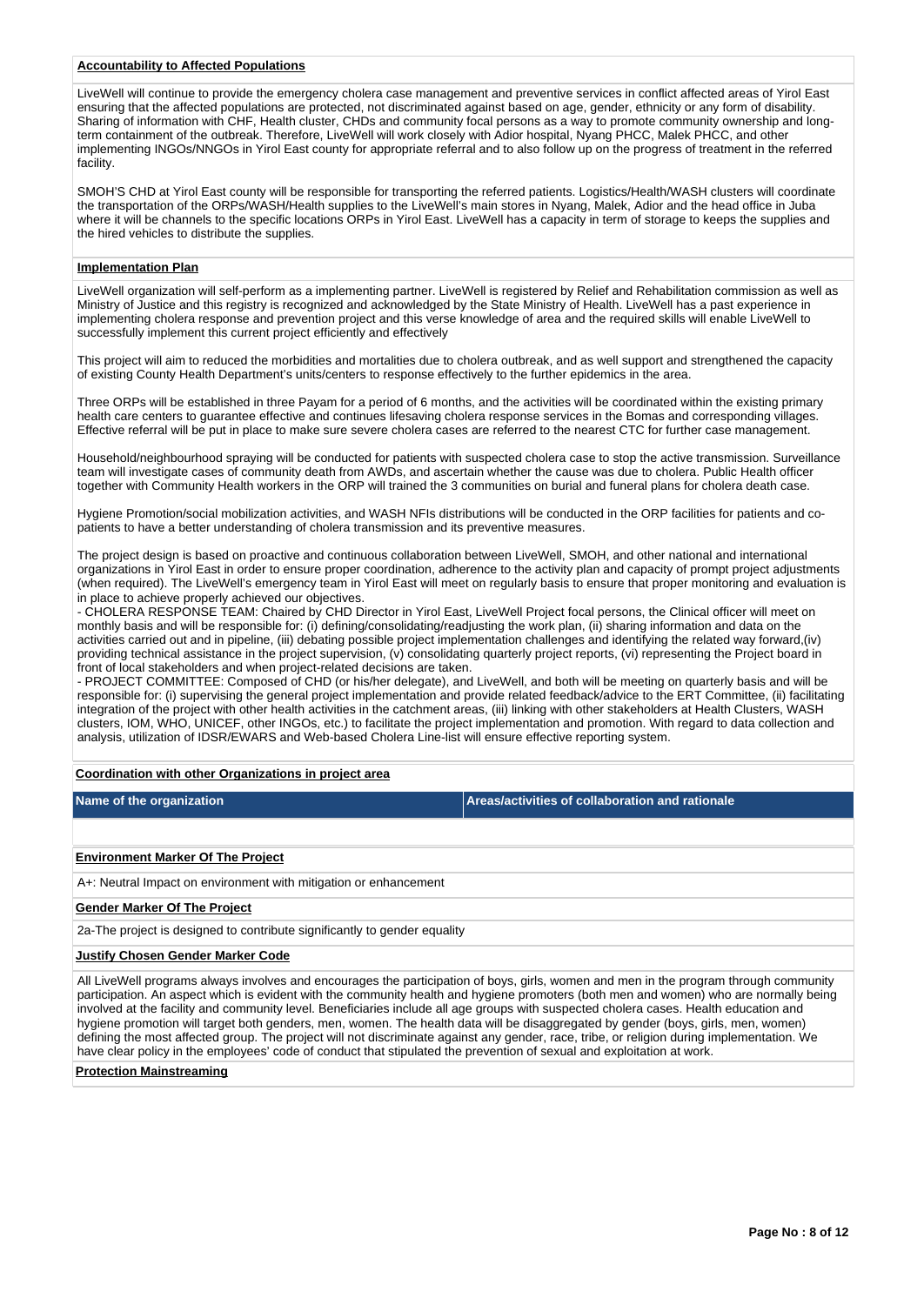• LiveWell's cholera project will involves and encourage the participation of women, girls, boys, and men in the project.

• Our beneficiaries include children aged under-five years (boys and girls) and caregivers of children with suspected cases of cholera epidemics.

• Health education and hygiene promotion activities at the ORPs and the household level will target both genders, men, women, young adults (male & female) attending to their siblings at 3 ORP facilities.

• Cholera Case Management will observed the reproductive health issues pertaining to the protection of pregnant women or female in their reproductive age, by conducting pregnancy test for women has who missed their period to avoid the association of abortion with the cholera case management. Lactating mothers will also be considered in the management.

• The ORP's web-based cholera line-list information and monthly reports data, will be disaggregated by gender (boys, girls, men, women), defining the most affected group.

• The project activities will not discriminate against any gender, race, tribe, or religion during implementation process. Our focus will be on the affected vulnerable populations within Yirol East county.

We have clear policy in the employees' code of conduct that stipulated the prevention of sexual harassment and exploitation at work, and there is NO tolerance to any case of Gender-based Violence at workplace

## **Country Specific Information**

## **Safety and Security**

Since July 2016, South Sudan was characterized by the escalation of armed violence targeting civilians leading to forced displacements in the POCs, IDPs, and local settlements within affected states. In Jonglei, over 250,000 civilians crossed the river nile to Mingkaman IDP sites, but some moved to Yirol West and Yirol East to stays with the host communities in search for food, shelters and safe drinking water. Lakes State has been undergoing difficulty time with the inter-clan raiding of cows and killing of innocent civilians in almost all its 8 counties. The security is kinder stable in Yirol East but worrying between on the road that connect Yirol West and the Yirol East on your way from Mingkaman. 2 months ago, IOM staffs felt in the road ambush, got looted and 3 employees killed, and this had made some three INGOs to withdraw from the area.

Yirol East people are friendly and welcoming, except few cases of looting/robbery reported on the roads to Yirol West but rare occassions.

# **Access**

Yirol East is accessible by road, water and air transports. It is access by road through The Mingkaman-Yirol West road, and by boat through Mingkaman from Awerial, Shambe port from Twic East of Jonglei State to Yali then to Nyang, quiet a far distance compare to Mingkaman passage. Adior town have a very small airstrip for emergency Logs flight. However road and water transport is not 100 percent safer, but it's 100 percent accessible.

## **BUDGET**

| Code | <b>Budget Line Description</b>                                                                                                                                                                                                                                                                                                                                                                                                                                                                    |   | D / S Quantity Unit | cost                         | <b>Duration</b><br>Recurran charged<br>ce | $\frac{9}{6}$<br>to CHF | <b>Total Cost</b> |
|------|---------------------------------------------------------------------------------------------------------------------------------------------------------------------------------------------------------------------------------------------------------------------------------------------------------------------------------------------------------------------------------------------------------------------------------------------------------------------------------------------------|---|---------------------|------------------------------|-------------------------------------------|-------------------------|-------------------|
|      | 1. Staff and Other Personnel Costs                                                                                                                                                                                                                                                                                                                                                                                                                                                                |   |                     |                              |                                           |                         |                   |
| 1.1  | <b>Executive Director</b>                                                                                                                                                                                                                                                                                                                                                                                                                                                                         | S |                     | 1 6,000<br>.00               | 6                                         | 10.00                   | 3,600.00          |
|      | The Executive Director will have overall control and management of the program. S/he will be involved in the coordination and<br>provide guidance in program policy issues. S/he will oversee the program implementation as per the proposal; s/he will be<br>reviewing all reports before submission to the donors. S/he will partially work under this project.                                                                                                                                 |   |                     |                              |                                           |                         |                   |
| 1.2  | Program Director                                                                                                                                                                                                                                                                                                                                                                                                                                                                                  | S |                     | $1 \overline{)5,250}$<br>.00 | 6                                         | 30.00                   | 9.450.00          |
|      | S/he is responsible for the overall oversight of the projects and ensuring that donor requirements are met. S/he will review<br>program reports, program workplans, liaise with the donor and overseen the program manager to ensure sound implementation<br>and completion of activities.                                                                                                                                                                                                        |   |                     |                              |                                           |                         |                   |
| 1.3  | Finance Manager                                                                                                                                                                                                                                                                                                                                                                                                                                                                                   | S |                     | $1 \mid 4,000$<br>.00        | 6                                         | 10.62                   | 2,548.80          |
|      | S/he will be primarily responsible for the donor and administrative reporting. S/he will be formulating new budgets and ensuring<br>adequate cash is available in the sites. S/he will also ensure all the donor requirements and LiveWell internal requlations are met<br>and adhered to in all the field sites. S/he will also be the administration focal point ensuring all the local laws are adhered to in all<br>LiveWell operating projects. S/he will partially work under this project. |   |                     |                              |                                           |                         |                   |
| 1.4  | Logistics/Procurement Manager                                                                                                                                                                                                                                                                                                                                                                                                                                                                     | S |                     | $1 \mid 3,600$<br>.00        | 6                                         | 8.61                    | 1,859.76          |
|      | S/he will be responsible for providing direction to the logistic team in accordance with project objectives and the proposal. S/he<br>will provide support for project procurement, asset/inventory and report writing and liaising with the project focal persons to<br>ensure lead time between purchasing and delivery of supplies and other is kept minimal and determined beforehand. S/he will<br>partially work under this project.                                                        |   |                     |                              |                                           |                         |                   |
| 1.5  | Human Resource Manager                                                                                                                                                                                                                                                                                                                                                                                                                                                                            | S |                     | $1 \mid 2,500$<br>.00        | 6                                         | 10.00                   | 1,500.00          |
|      | S/he is responsible for developing and implementing HR policies and procedure, ensuring that all labor laws are complied with,<br>and is a member of senior management team.                                                                                                                                                                                                                                                                                                                      |   |                     |                              |                                           |                         |                   |
| 1.6  | Field Monitoring & Evaluation Officer                                                                                                                                                                                                                                                                                                                                                                                                                                                             | D |                     | 1 600.0<br>$\Omega$          | 6                                         | 100.00                  | 3,600.00          |
|      | M & E officer who is responsible for Monitoing, Evaluation, Supervision an Report at field level                                                                                                                                                                                                                                                                                                                                                                                                  |   |                     |                              |                                           |                         |                   |
| 1.7  | <b>Clinical Officer</b>                                                                                                                                                                                                                                                                                                                                                                                                                                                                           | D |                     | 3 500.0<br>$\Omega$          | 6                                         | 100.00                  | 9,000.00          |
|      |                                                                                                                                                                                                                                                                                                                                                                                                                                                                                                   |   |                     |                              |                                           |                         |                   |
| 1.8  | <b>Nurses</b>                                                                                                                                                                                                                                                                                                                                                                                                                                                                                     | D | 3                   | 400.0<br>0                   | 6                                         | 100.00                  | 7,200.00          |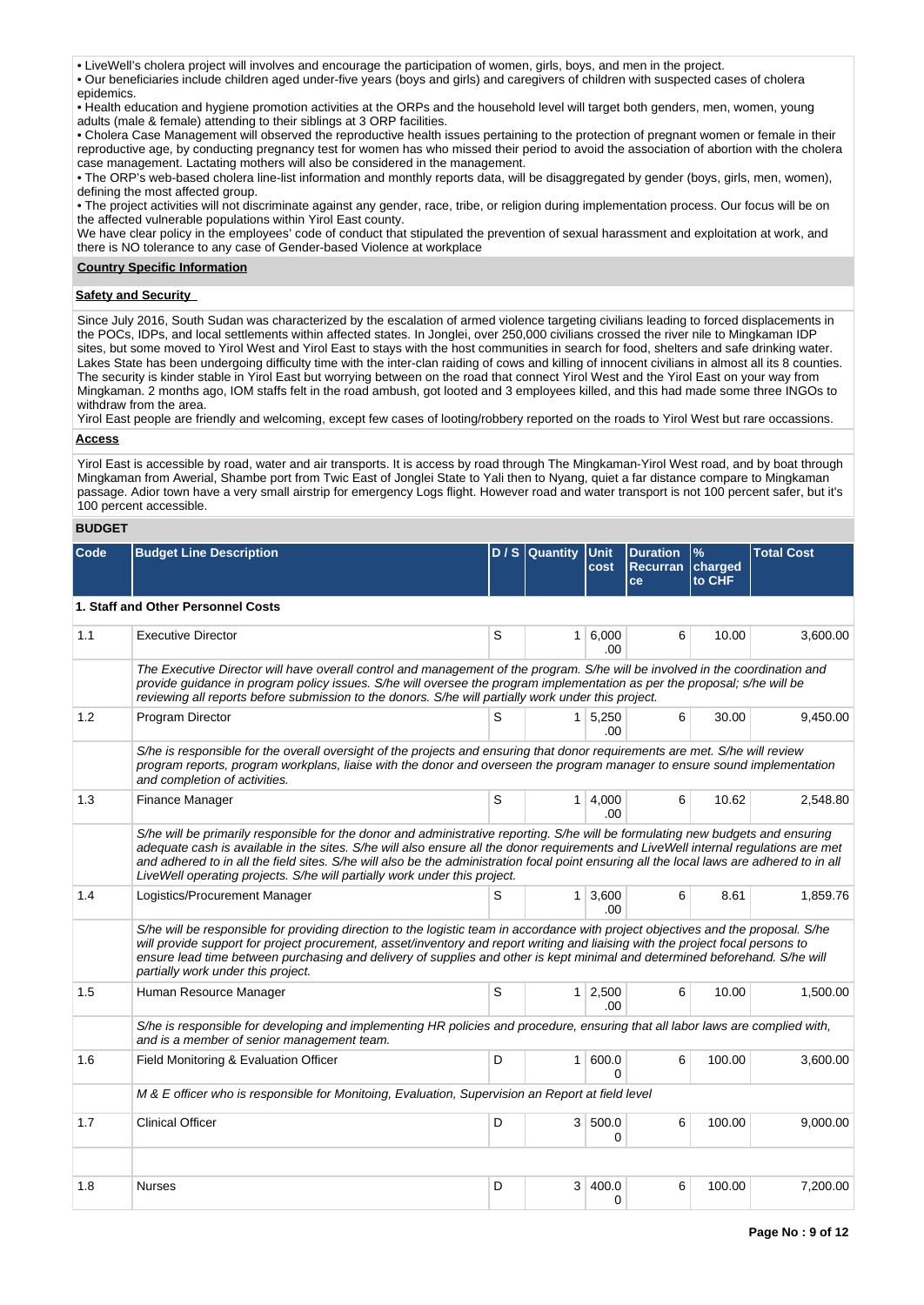| 1.9          | Sprayers                                                                                                                                                                                                                     | D         | 3 <sup>1</sup> | 200.0<br>0             | 6            | 100.00      | 3,600.00  |  |  |
|--------------|------------------------------------------------------------------------------------------------------------------------------------------------------------------------------------------------------------------------------|-----------|----------------|------------------------|--------------|-------------|-----------|--|--|
|              |                                                                                                                                                                                                                              |           |                |                        |              |             |           |  |  |
| 1.10         | Cleaners                                                                                                                                                                                                                     | D         | 3 <sup>1</sup> | 200.0<br>0             | 6            | 100.00      | 3.600.00  |  |  |
|              |                                                                                                                                                                                                                              |           |                |                        |              |             |           |  |  |
| 1.11         | Guards                                                                                                                                                                                                                       | D         | 3 <sup>1</sup> | 150.0<br>0             | 6            | 100.00      | 2,700.00  |  |  |
|              |                                                                                                                                                                                                                              |           |                |                        |              |             |           |  |  |
|              | <b>Section Total</b>                                                                                                                                                                                                         |           |                |                        |              |             | 48,658.56 |  |  |
|              | 2. Supplies, Commodities, Materials                                                                                                                                                                                          |           |                |                        |              |             |           |  |  |
| 2.1          | Costs of setting up on ORPs and transportation                                                                                                                                                                               | D         |                | 3 2,000<br>.00         | $\mathbf{1}$ | 100.00      | 6,000.00  |  |  |
|              | costs setting up a ORP tent, operations and infection control materials                                                                                                                                                      |           |                |                        |              |             |           |  |  |
| 2.2          | IEC materials for hygiene promotion and health education for<br>Mass cholera campaign                                                                                                                                        | D         |                | $1 \quad 2,460$<br>.00 | 1            | 100.00      | 2,460.00  |  |  |
|              | Cost for printing IEC materials                                                                                                                                                                                              |           |                |                        |              |             |           |  |  |
| 2.3          | Visibilities supplies                                                                                                                                                                                                        | D         | 1 <sup>1</sup> | 3,000<br>.00           | $\mathbf{1}$ | 100.00      | 3,000.00  |  |  |
|              | Cost for T-shirt, Cap, and ribbon for cholera prevention response                                                                                                                                                            |           |                |                        |              |             |           |  |  |
| 2.4          | Training of Hygiene promoters, CMR, MHPSS, and Cholera<br>Response team                                                                                                                                                      | D         | $\mathbf{1}$   | 3,000<br>.00           | $\mathbf{1}$ | 100.00      | 3,000.00  |  |  |
|              | Cost for Training materials such as notepads, pen, meals and transport                                                                                                                                                       |           |                |                        |              |             |           |  |  |
|              | <b>Section Total</b>                                                                                                                                                                                                         |           |                |                        |              |             | 14,460.00 |  |  |
| 3. Equipment |                                                                                                                                                                                                                              |           |                |                        |              |             |           |  |  |
| 3.1          | Laptop computers                                                                                                                                                                                                             | D         | 2 <sup>2</sup> | 500.0<br>0             | 1            | 100.00      | 1,000.00  |  |  |
|              | cost of 4 laptops                                                                                                                                                                                                            |           |                |                        |              |             |           |  |  |
| 3.2          | satellite phone                                                                                                                                                                                                              | D         | 1 <sup>1</sup> | 700.0<br>0             | $\mathbf{1}$ | 100.00      | 700.00    |  |  |
|              | cost of 1 satellite phone in case of poor network in the remote setting                                                                                                                                                      |           |                |                        |              |             |           |  |  |
| 3.3          | Communication-Juba Office                                                                                                                                                                                                    | S         |                | $1 \mid 1,500$<br>.00  | 6            | 10.00       | 900.00    |  |  |
|              | Cost for internet services in the head office                                                                                                                                                                                |           |                |                        |              |             |           |  |  |
|              | <b>Section Total</b>                                                                                                                                                                                                         |           |                | 2,600.00               |              |             |           |  |  |
|              | 4. Contractual Services                                                                                                                                                                                                      |           |                |                        |              |             |           |  |  |
| NA.          | <b>NA</b>                                                                                                                                                                                                                    | <b>NA</b> | 0              | 0.00                   | 0            | $\mathbf 0$ | 0.00      |  |  |
|              | <b>NA</b>                                                                                                                                                                                                                    |           |                |                        |              |             |           |  |  |
|              | <b>Section Total</b>                                                                                                                                                                                                         |           |                |                        |              |             | 0.00      |  |  |
| 5. Travel    |                                                                                                                                                                                                                              |           |                |                        |              |             |           |  |  |
| 5.1          | Local staff travel per diem                                                                                                                                                                                                  | D         | $\mathbf{1}$   | 100.0<br>0             | 6            | 100.00      | 600.00    |  |  |
|              | This covers the cost of staff per diem during training and other times of assignment outside of their duty station, including<br>accommodation. Cost is budgeted as per actual cost LiveWell is paying, as per the procedure |           |                |                        |              |             |           |  |  |
| 5.2          | Local staff Travel accommodation                                                                                                                                                                                             | D         |                | $1 \mid 1,000$<br>.00  | 2            | 100.00      | 2,000.00  |  |  |
|              | This covers the cost of staff per diem during training and other times of assignment outside of their duty station, including                                                                                                |           |                |                        |              |             |           |  |  |
| 5.3          | accommodation. Cost is budgeted as per actual cost LiveWell is paying, as per the procedure<br>Travel Air-fare within South Sudan                                                                                            | D         |                | 1   400.0              | 4            | 100.00      | 1,600.00  |  |  |
|              |                                                                                                                                                                                                                              |           |                | 0                      |              |             |           |  |  |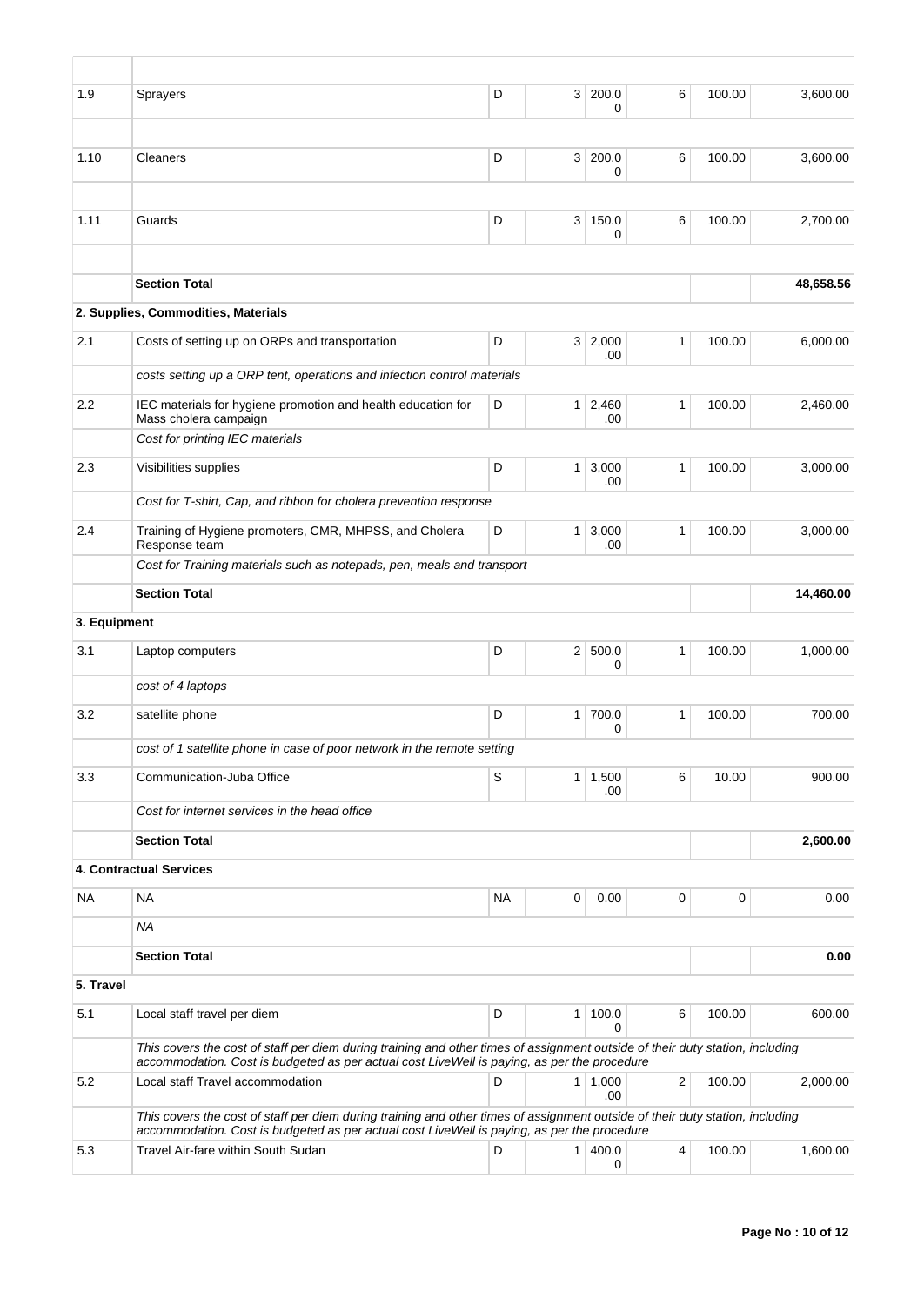|                   | This will cover the cost of travel both by road and by air within South Sudan. Staff travel will be required mainly between the Juba<br>main office and the site where RRM working group wanted LiveWell to response. The main means of transport between Juba and<br>Project Implementation sites is by air since roads are impassable especially during the rainy season and LiveWell relies mainly<br>on WFP flights for such travel. Cost is budgeted as per historical cost. |           |       |                       |   |       |           |  |  |  |
|-------------------|-----------------------------------------------------------------------------------------------------------------------------------------------------------------------------------------------------------------------------------------------------------------------------------------------------------------------------------------------------------------------------------------------------------------------------------------------------------------------------------|-----------|-------|-----------------------|---|-------|-----------|--|--|--|
|                   | <b>Section Total</b>                                                                                                                                                                                                                                                                                                                                                                                                                                                              |           |       |                       |   |       | 4,200.00  |  |  |  |
|                   | 6. Transfers and Grants to Counterparts                                                                                                                                                                                                                                                                                                                                                                                                                                           |           |       |                       |   |       |           |  |  |  |
| <b>NA</b>         | <b>NA</b>                                                                                                                                                                                                                                                                                                                                                                                                                                                                         | <b>NA</b> | 0     | 0.00                  | 0 | 0     | 0.00      |  |  |  |
|                   | <b>NA</b>                                                                                                                                                                                                                                                                                                                                                                                                                                                                         |           |       |                       |   |       |           |  |  |  |
|                   | <b>Section Total</b>                                                                                                                                                                                                                                                                                                                                                                                                                                                              |           |       | 0.00                  |   |       |           |  |  |  |
|                   | 7. General Operating and Other Direct Costs                                                                                                                                                                                                                                                                                                                                                                                                                                       |           |       |                       |   |       |           |  |  |  |
| 7.1               | Office/store rental & maintenance in Juba                                                                                                                                                                                                                                                                                                                                                                                                                                         | S         |       | 1   9,000<br>.00      | 6 | 5.00  | 2,700.00  |  |  |  |
| 7.2               | Office utilities and supplies                                                                                                                                                                                                                                                                                                                                                                                                                                                     | S         |       | 1 5,000<br>.00        | 6 | 5.00  | 1,500.00  |  |  |  |
| 7.3               | Fuel and generator maintenance in Juba                                                                                                                                                                                                                                                                                                                                                                                                                                            | S         |       | $1 \mid 3,812$<br>.00 | 6 | 5.00  | 1,143.60  |  |  |  |
| 7.4               | Fees for legal document for NGO                                                                                                                                                                                                                                                                                                                                                                                                                                                   | S         |       | $1 \mid 3,000$<br>.00 | 6 | 5.00  | 900.00    |  |  |  |
| 7.5               | Bank charges and bank account maintenance                                                                                                                                                                                                                                                                                                                                                                                                                                         | S         |       | $1 \mid 2,500$<br>.00 | 6 | 5.00  | 750.00    |  |  |  |
| 7.6               | Hiring 1 vehicle for SSHF Cholera Response M & E and<br>Supervision                                                                                                                                                                                                                                                                                                                                                                                                               | D         |       | $1 \mid 2,400$<br>.00 | 6 | 50.00 | 7,200.00  |  |  |  |
|                   | Cost For Monitoring the Cholera Response activities at the field/implementation level                                                                                                                                                                                                                                                                                                                                                                                             |           |       |                       |   |       |           |  |  |  |
|                   | <b>Section Total</b>                                                                                                                                                                                                                                                                                                                                                                                                                                                              |           |       |                       |   |       | 14,193.60 |  |  |  |
| <b>SubTotal</b>   |                                                                                                                                                                                                                                                                                                                                                                                                                                                                                   |           | 40.00 |                       |   |       | 84,112.16 |  |  |  |
| Direct            |                                                                                                                                                                                                                                                                                                                                                                                                                                                                                   |           |       |                       |   |       | 57,260.00 |  |  |  |
| Support           |                                                                                                                                                                                                                                                                                                                                                                                                                                                                                   |           |       |                       |   |       | 26,852.16 |  |  |  |
| <b>PSC Cost</b>   |                                                                                                                                                                                                                                                                                                                                                                                                                                                                                   |           |       |                       |   |       |           |  |  |  |
|                   | PSC Cost Percent                                                                                                                                                                                                                                                                                                                                                                                                                                                                  |           |       |                       |   |       | 7.00      |  |  |  |
| PSC Amount        |                                                                                                                                                                                                                                                                                                                                                                                                                                                                                   |           |       |                       |   |       | 5,887.85  |  |  |  |
| <b>Total Cost</b> |                                                                                                                                                                                                                                                                                                                                                                                                                                                                                   |           |       |                       |   |       | 90,000.01 |  |  |  |